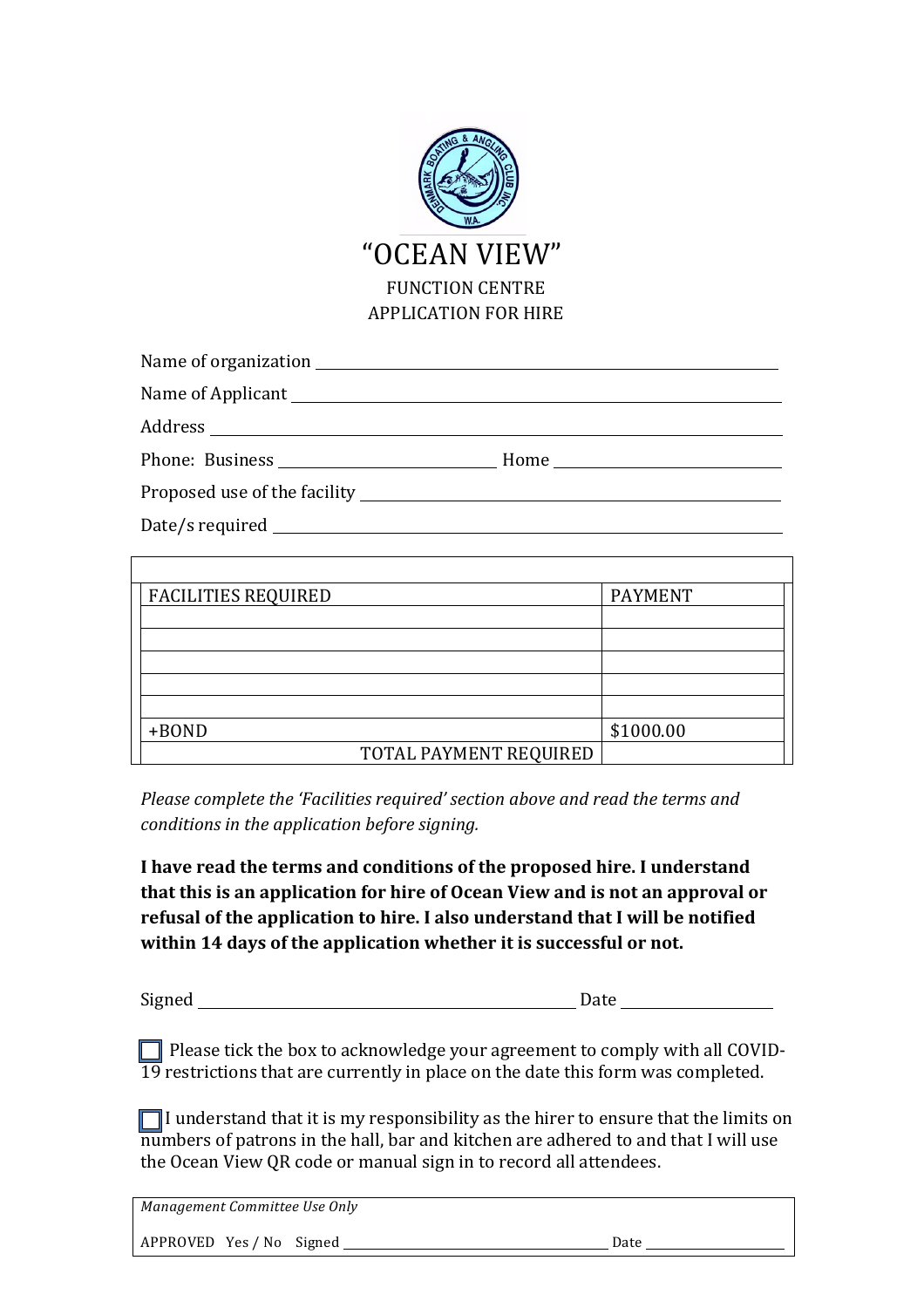| <b>VENUE HIRE</b>                    | \$500.00       |
|--------------------------------------|----------------|
| (24 hour period 10:00am - 10:00am)   |                |
| CROCKERY & CUTLERY (with venue hire) | \$2.00         |
|                                      | per person     |
| HALL HIRE - CASUAL PER HOUR          | \$40.00 / hour |
| RATE (minimum 4 hours)               |                |
| <b>KITCHEN</b>                       | \$100          |
| (with hall hire when on casual rate) |                |

#### **HIRE RATES**

#### **TERMS & CONDITIONS OF HIRE**

A Pre-paid **BOND** of **\$1,000** is required for all users of the facility.

It is the responsibility of the hirer and/or their nominated representative to arrange *set up and clean up* at Ocean View (both inside and outside). The venue must be left in the same condition as it is found.

**Cleaning:** it is the responsibility of the hirer to arrange all cleaning of Ocean View. This must be done to the satisfaction of the Building Management Committee within the hire period, or the Building Management Committee will arrange commercial cleaning at the expense of the hirer, and the actual costs will be deducted from the Bond Refund.

The following conditions of hire are not negotiable:

- $\bullet$  NO smoking inside the building.
- COVID requirements at the time are to be always adhered to. The checkboxes on the application form must be completed before the application will be considered.
- NO entry to boat shed at any time.
- Emergency vehicle access to boat shed is to be maintained at ALL TIMES.
- Sea Rescue Radio Room is OUT OF BOUNDS, and *at any time* may be attended by members of Sea Rescue.
- Sale of alcohol on premises is by permission only. A license is required, and it is the responsibility of the hirer to ensure correct legal procedure is followed.
- *Damage* breakage etc will be deducted from the bond prior to it being returned to the hirer.

## **Please return the form to either:**

- 1. DBAC PO Box 110, Denmark, WA 6333
- 2. Cathy Overington, Ricketts Store, South Coast Highway, Denmark WA 6333
- 3. Email DenmarkBoatingandAnglingClub@gmail.com

## **Deposit and Bond can be sent electronically to:**

Denmark Boating and Angling Club BSB: 306009 Account: 415954-4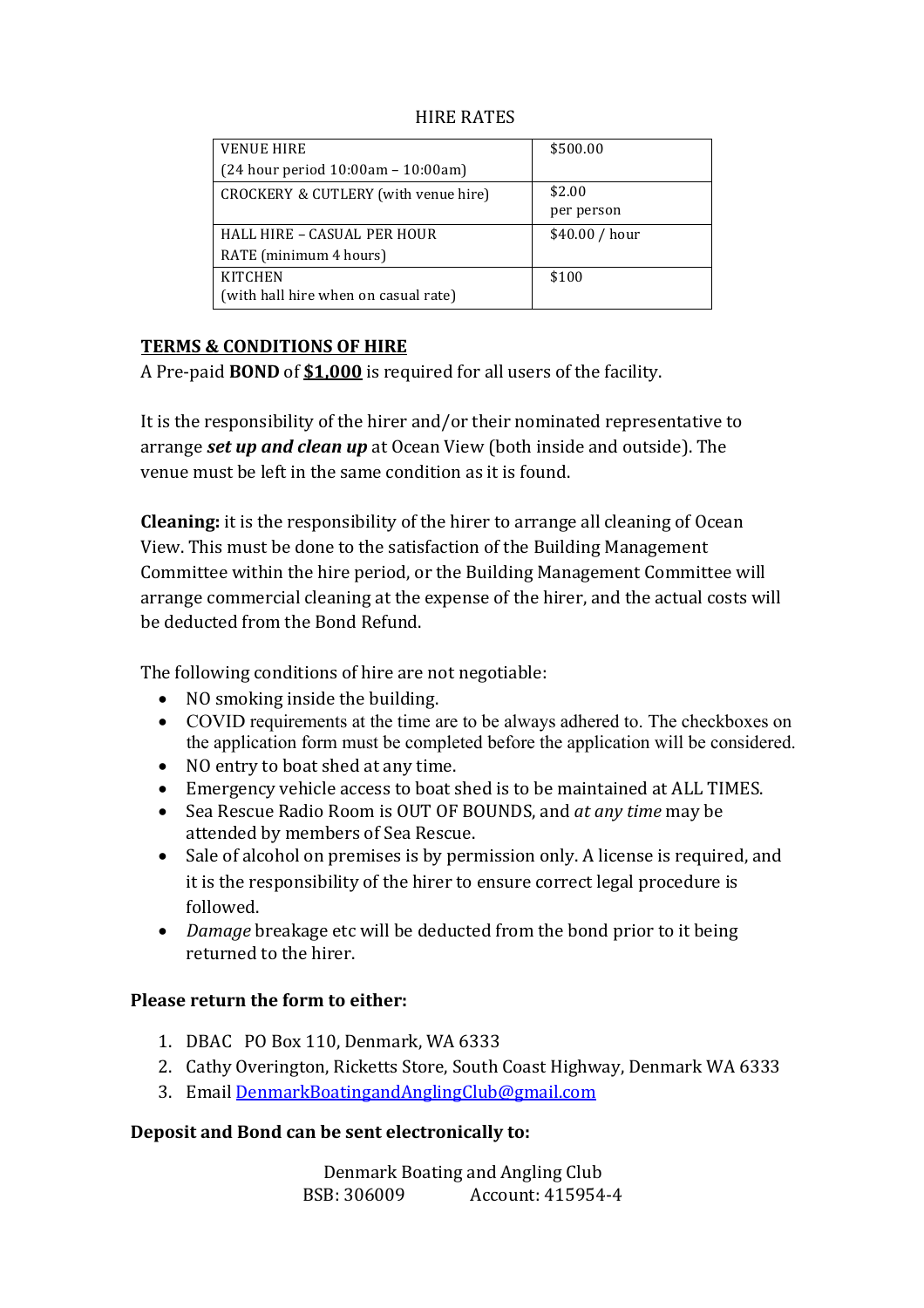# **SPECIAL CONDITIONS – HIRE AGREEMENT**

## **1. INTERPRETATION**

In this document, unless contrary intention appears:

*BUILDING* means the building known as the Ocean View Function Centre;

*CLAIM* means, in relation to any person, a claim, action, proceeding, judgment, damage, expense or liability incurred by or against the person, whether present, unascertained, immediate, future, contingent, direct or indirect;

*CLUB* means the Denmark Boating & Angling Club Inc;

*FIXTURES AND FITTINGS* includes fixtures, fittings, stock, accessories, doors, windows, roof, ceilings, guttering, furnishing, carpet, paintwork, equipment, locks and keys;

*FORM* means the Application of Hire form;

*GAURANTOR* means the person(s) identified as the guarantor on the form; *HIRE AGREEMENT* means the agreement for the hire of the Building incorporating the Form and these conditions, and

*HIRER* means both of the parties identified as the Organizations and the Applicant of the Form.

# **2. DISCLAIMER AND WARRANTIES**

a) The club does not warrant or represent that the:

- (I) Building is suitable for use by the hirer or
- (II) Club's Fixtures and Fittings and services are suitable for use by the hirer
- b) Any warranty as to the suitability of the Building implied by law is expressly negative
- c) The Hirer occupies and uses the Building at the hirer's own risk
- d) The club is not responsible for loss, damaged or injury to any person or property or effects of the hirer or any other person in or about the Building unless it arises from any willful or negligent act or omission by the Club, its servants, contractors or employees
- e) If the hirer is a natural person, the hirer warrants that he or she is aged 25 years or over

# **3. INDEMNITY AND NUISANCE**

- a) The hirer indemnifies the Club against all;
	- (I) Claims which the Club may suffer or incur in connection with the loss of life and or personal injury in connection with the loss of life and or damages to any property (where so ever occurring):

A. Arising from or out of any occurrence at the Building **B.** Arising from or out of the use by the hirer of the Building or any part thereof, or

**C.** Occasioned wholly or in part by any neglect or omission by the hirer or by the servants, agents or invitees of the hirer or by any other person or persons using, upon or near the building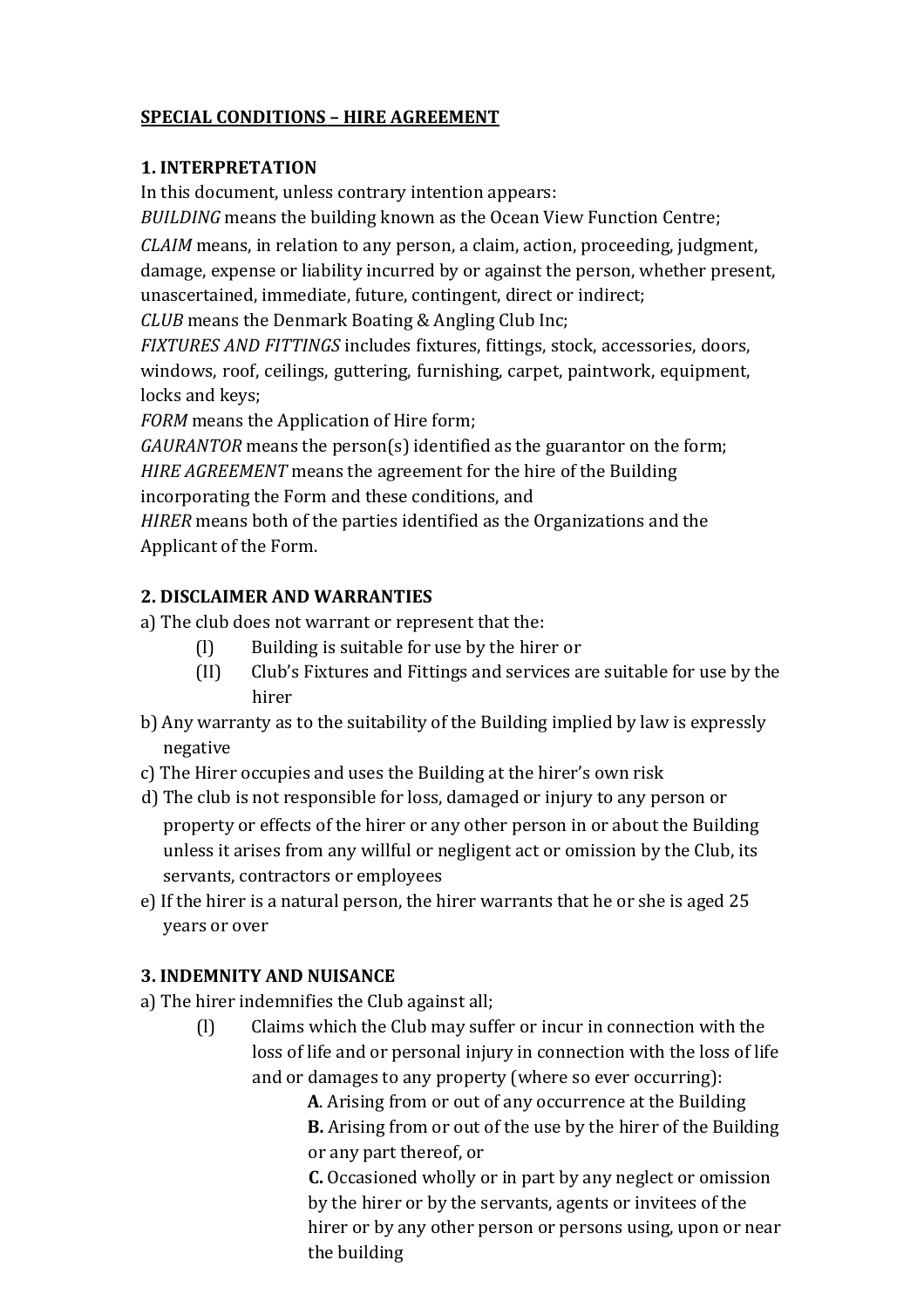b) The hirer agrees:

- $(1)$  Not to do or allow to be done on the building anytime which may be or become a nuisance to the Club or to the owners or occupier of any adjoining neighboring premises
- (ll) Not to do or leave undone or allow to be done or left undone any act matter or thing amounting to a nuisance (or that any local, state, federal or other public authority, body or person or within the meaning of any statute, regulation or by law for the time being in force may deem to be a nuisance), and immediately to abate any such nuisance; and
- (III) To indemnify the Club against all claims that may arise from a breach of this clause.

c) The provisions of clause 3 (a) do not oblige the Hirer to indemnify the Club in respect of:

- $(l)$  Claims by an employee of the Club in respect of which the Club is covered under its policy issued pursuant to workers compensation legislation where the injury is not due to the negligence of the Hirer or its servants, agents or invitees;
- $\begin{bmatrix} \n\end{bmatrix}$  Claims arising from the loss or damage attributable to the defective condition of any property of the Club unless that defective condition was created by the Hirer or its servants, agents or invitees;
- (III) Any accident or injury to or death of any person or damage or injury to or loss of the property of any person resulting from any willful or negligent act of the Club or its officers, servants or agents; and
- (iv) Claims arising under clause  $3$  (a) to the extent that they are covered by any insurance effected pursuant to cause 4 or any other insurance which may be in force at the relevant time.

# **4. INSURANCE**

(a) At the request of the Club, the Hirer must take out insurance policies over the Building required by the Club in the name of the Hirer, including policies in relation to:

- (I) Public liability for not less than \$10 million in respect of any one occurrence for the risks normally covered by a public insurance policy or nominated by the Club in writing; and
- (II) Plate glass in the Building for not less than its full replacement value in respect of any one occurrence for the risk normally covered by such an insurance policy.

(b) The Insurance policies must be taken out with an insurance company approved by the Club.

(c) The Hirer must give copies of the insurance policies described in clause  $4(a)$ to the Club before taking possession under this document.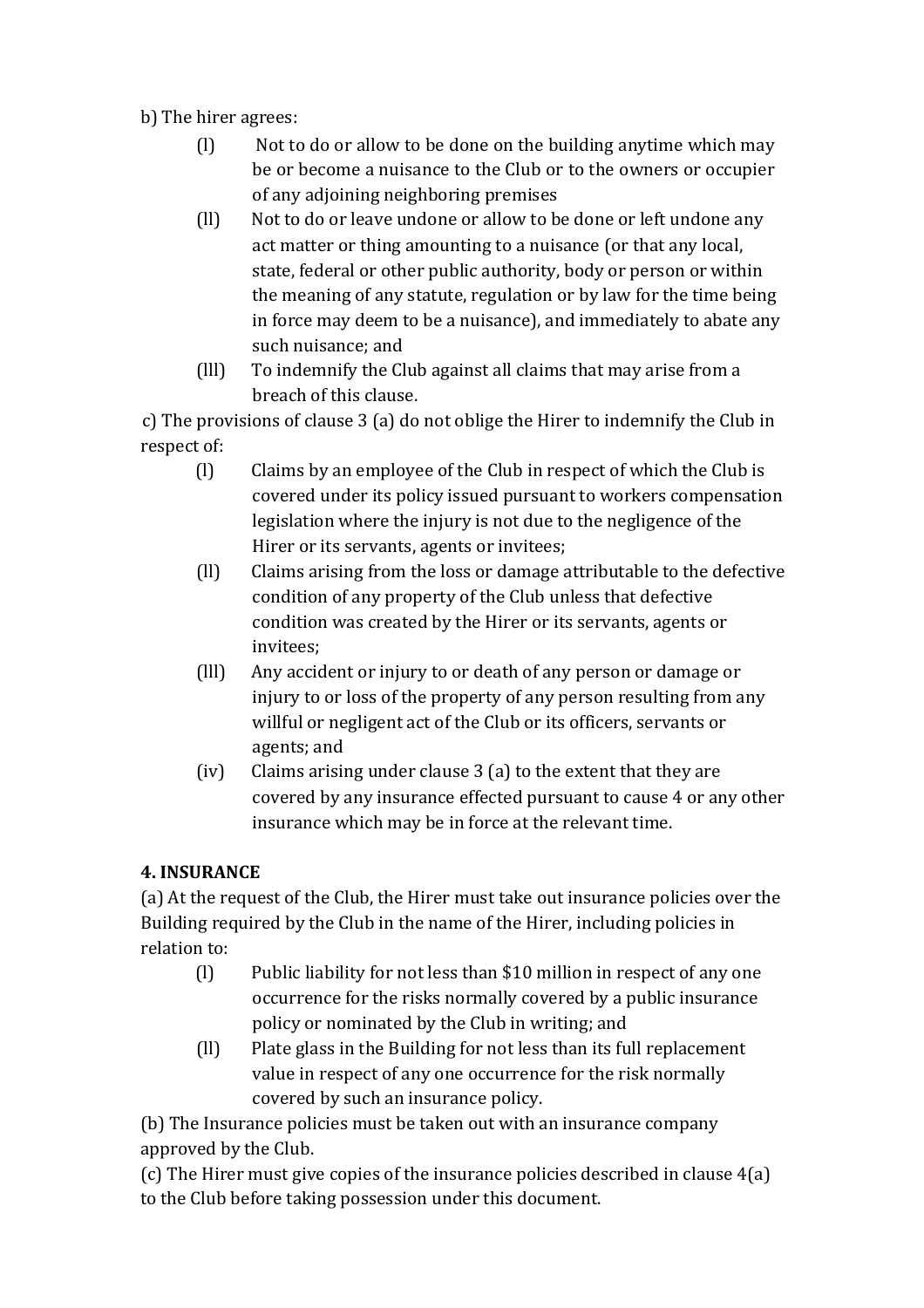(d) The Hirer must;

- $\begin{bmatrix} 1 \end{bmatrix}$  Not do anything directly or indirectly that might make any insurance on or relating to the Building void or voidable or which might increase the policy premium.
- (II) Pay any increased component cost of insurance premiums or charges incurred by the club that occur because of the Hirers use of the Building:
- (III) Comply with the insurance, sprinkler and fire alarm regulations that apply because of the use of the Building;
- (lv) Comply with the requirements of any insurer of the building; and
- $(v)$  Apply all money received under the plate glass insurance policy towards reinstating the damaged glass. If the money is insufficient to meet the cost of reinstatement, the Hirer must pay the extra amount to reinstate the damaged glass to the Club's satisfaction.

## **5. GUARANTEE AND INDEMNITY**

## 5.1 Guarantee

In consideration of the Club entering into the Hire Agreement with the Hirer at the request of the guarantor, the guarantees to the Club;

- (a) The payment of any money payable by the Hirer under this document;
- (b) The liability of the Hirer to the Club arising from the occupation and the use by the Hirer of the Building pursuant to this document or otherwise.

## 5.2 Continuing Guarantee

The Guarantor acknowledges and declares that the guarantee provided in clause 5.1 will be a continuing guarantee and will not be affected or avoided in any way by any:

- (a) Agreement or arrangement made between the Club and the Hirer whether with or without the consent of the Guarantor; or
- (b) Alterations or variations to the rights obligations of either the Hirer or the Club or by the granting of any time or other indulgence or forbearance by the Club to the Hirer.

# 5.3 Guarantors as Principle Debtor

The guarantee provided in clause 5.1 will not be affected by any parting with possession, mortgaging or charging of the Hirers rights in breach of this document and the Club will be at liberty to regard the Guarantor in all respects as principal debtor and will not be obliged to take action first against the Hirer provided always that before taking any action against the Guarantor the Club